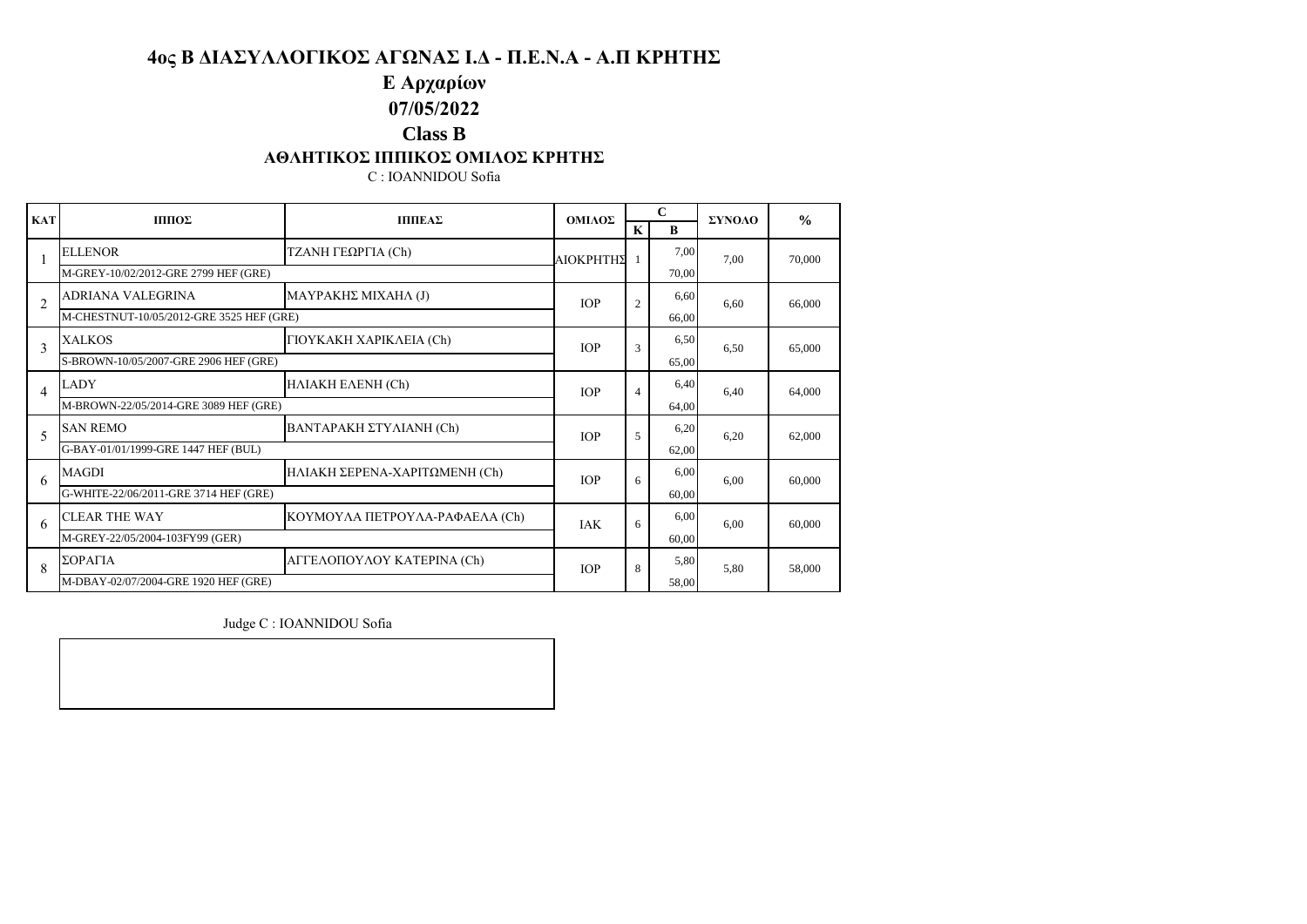### **Para Grade I Team**

#### **07/05/2022**

### **Class B**

#### **ΑΘΛΗΤΙΚΟΣ ΙΠΠΙΚΟΣ ΟΜΙΛΟΣ ΚΡΗΤΗΣ**

E : CROSS Isabelle C : IOANNIDOU Sofia

| <b>KAT</b> | ΠΠΙΟΣ<br>ΠΠΙΕΑΣ                      | ΟΜΙΛΟΣ                      |     |       |        |       | ΠΟΙΝΕΣ | ΣΥΝΟΛΟ                         | $\frac{6}{6}$ |        |
|------------|--------------------------------------|-----------------------------|-----|-------|--------|-------|--------|--------------------------------|---------------|--------|
|            |                                      |                             |     |       | B      |       | B      | $\Delta$ IA $\Delta$ P $(\% )$ |               |        |
|            | <b>TONY</b>                          | ΚΑΛΑΡΑΚΗΣ ΜΙΧΑΛΗΣ (S)       | IOB |       | 207.50 |       | 191,00 | 0.5                            | 398.50        | 70,161 |
|            | G-GREY-02/05/2007-GRE 2752 HEF (GRE) |                             |     | 73.61 |        | 67.71 |        |                                |               |        |
|            | <b>MISS OLIMPIA</b>                  | ΠΑΝΤΕΧΑΚΗ ΔΗΜΗΤΡΑ-ΕΛΕΝΗ (S) | IAK | ∠     | 189.00 |       | 192.00 |                                | 381.00        | 68,036 |
|            | M-CHESTNUT-01/01/2008-106JE10 (GRE)  |                             |     | 67,50 |        | 68,57 |        |                                |               |        |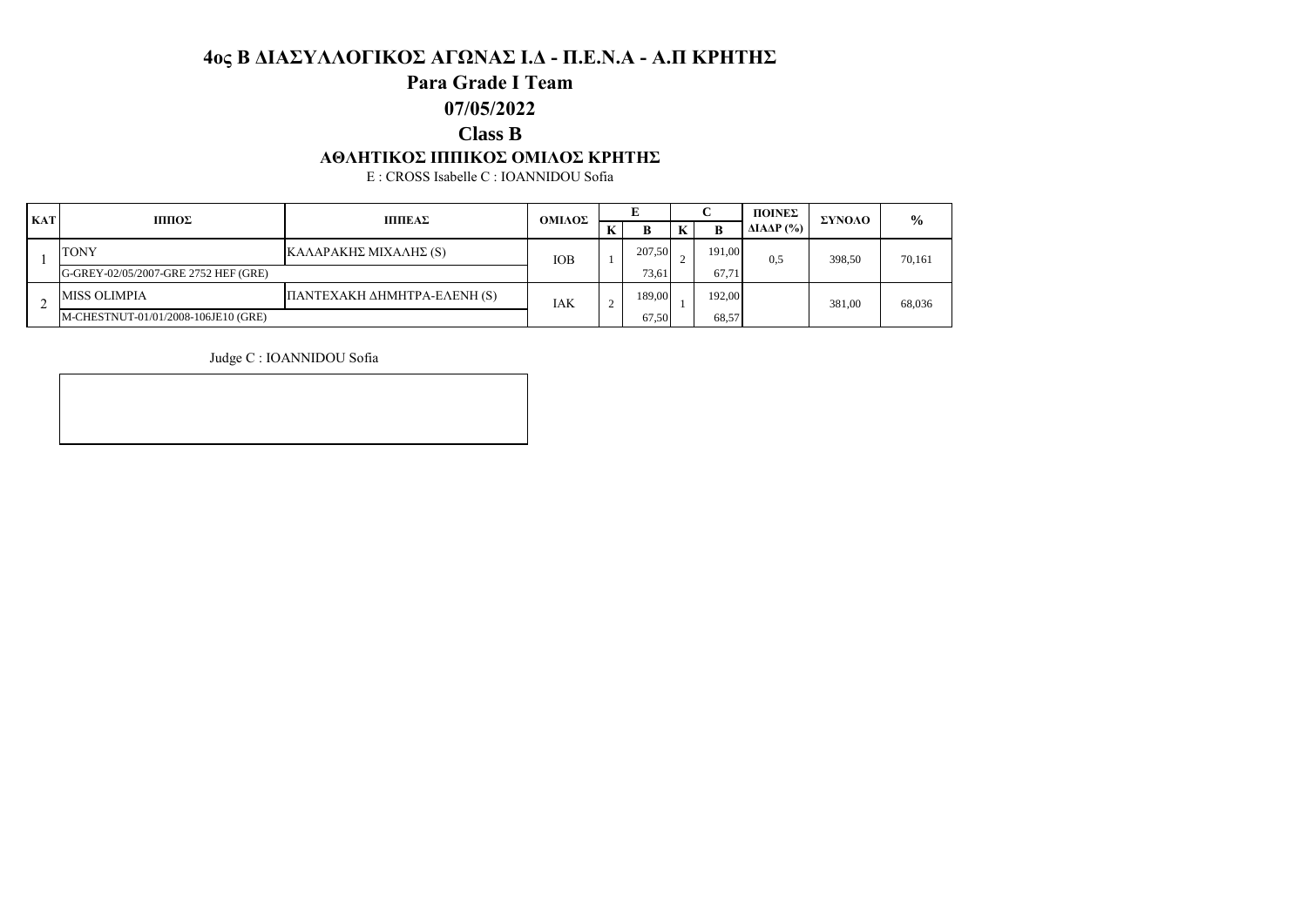### **Para Grade I Ind**

### **07/05/2022**

### **Class B**

#### **ΑΘΛΗΤΙΚΟΣ ΙΠΠΙΚΟΣ ΟΜΙΛΟΣ ΚΡΗΤΗΣ**

E : CROSS Isabelle C : IOANNIDOU Sofia

| <b>KAT</b> | ШΠΟΣ<br>ΠΠΙΕΑΣ<br>ΟΜΙΛΟΣ             |                             | T/A |   |    |        |   | ΠΟΙΝΕΣ | $\mathbf{T}(\% )$              | A(%)   | Total $(\% )$ |        |
|------------|--------------------------------------|-----------------------------|-----|---|----|--------|---|--------|--------------------------------|--------|---------------|--------|
|            |                                      |                             |     |   | P. | В      | ĸ | B      | $\Delta$ IA $\Delta$ P $(\% )$ |        |               |        |
|            | <b>TONY</b>                          | ΚΑΛΑΡΑΚΗΣ ΜΙΧΑΛΗΣ (S)       | IOB | m |    | 78,333 |   | 71,667 |                                | 75,000 | 74,643        | 74,822 |
|            | G-GREY-02/05/2007-GRE 2752 HEF (GRE) |                             |     |   |    | 77.143 |   | 72,143 |                                |        |               |        |
|            | <b>MISS OLIMPIA</b>                  | ΠΑΝΤΕΧΑΚΗ ΔΗΜΗΤΡΑ-ΕΛΕΝΗ (S) | IAK | m |    | 64,524 |   | 65,714 |                                | 65.119 | 66.429        | 65,774 |
|            | M-CHESTNUT-01/01/2008-106JE10 (GRE)  |                             |     |   |    | 65,000 |   | 67,857 |                                |        |               |        |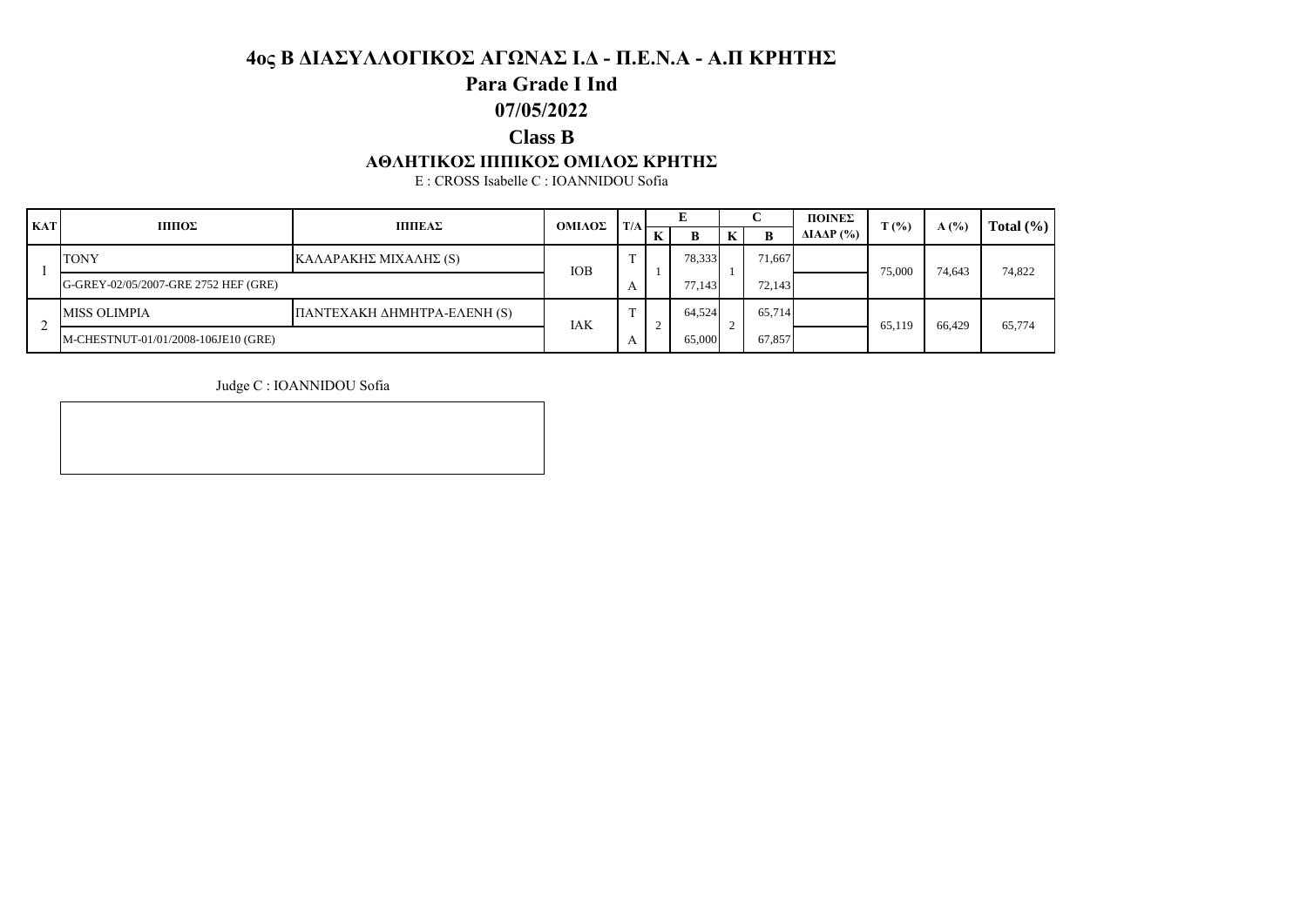### **Νεολέκτων Ίππων 4,5,6**

#### **07/05/2022**

#### **Class B**

#### **ΑΘΛΗΤΙΚΟΣ ΙΠΠΙΚΟΣ ΟΜΙΛΟΣ ΚΡΗΤΗΣ**

C : IOANNIDOU Sofia

| <b>KAT</b> | ПΠЮΣ                                 | ΟΜΙΛΟΣ              |            |           | ΣΥΝΟΛΟ | $\frac{0}{0}$ |        |
|------------|--------------------------------------|---------------------|------------|-----------|--------|---------------|--------|
|            |                                      | ΠΠΙΕΑΣ              |            | $ -$<br>м |        |               |        |
|            | ZOIE                                 | ΜΑΥΡΑΚΗΣ ΜΙΧΑΗΛ (J) | <b>IOP</b> |           | 71,00  | 71.00         | 71,000 |
|            | M-GREY-21/04/2017-GRE 3524 HEF (GRE) |                     |            |           | 71.00  |               |        |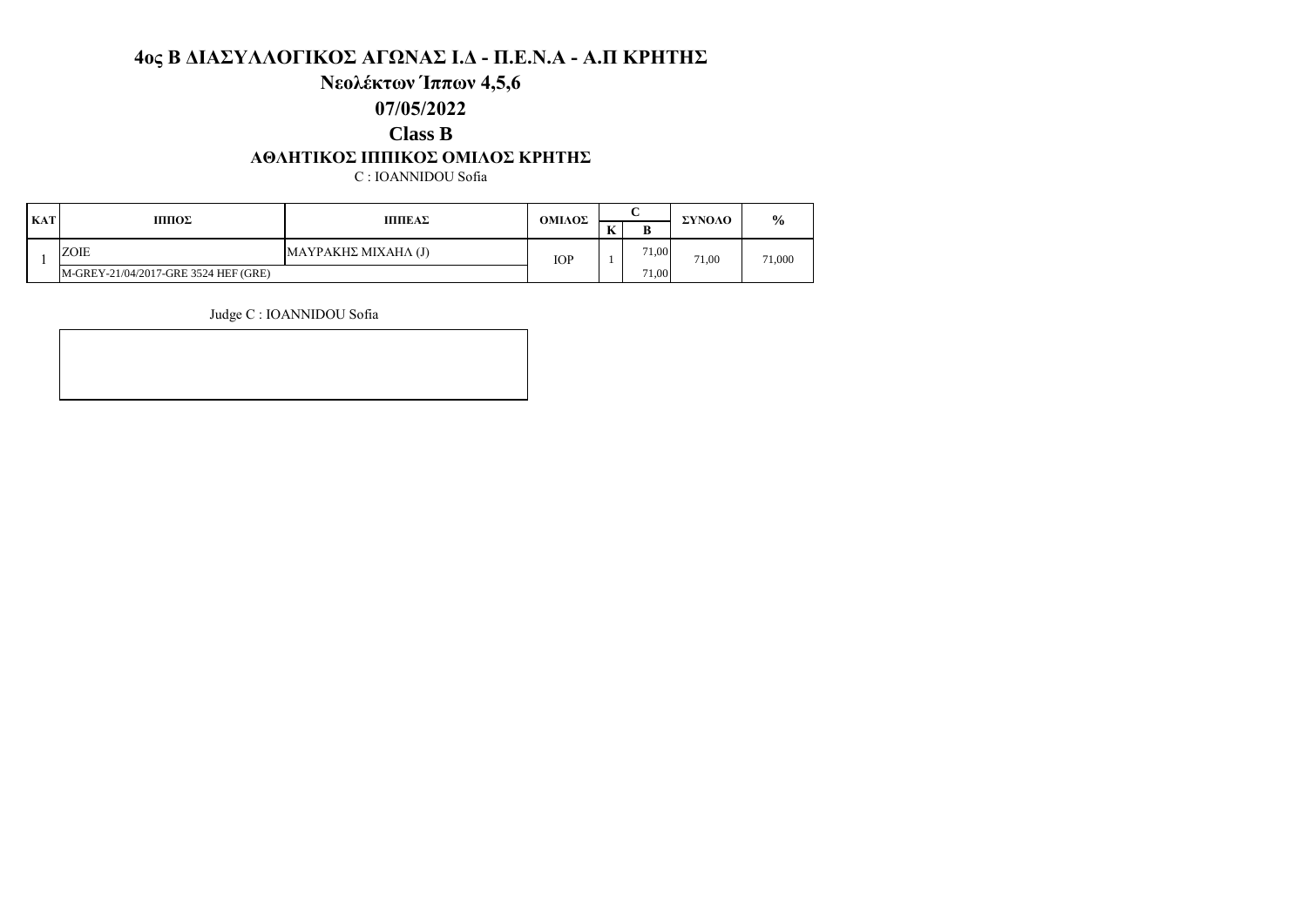# **A3 Preliminary Children "A"**

### **07/05/2022**

### **Class B**

#### **ΑΘΛΗΤΙΚΟΣ ΙΠΠΙΚΟΣ ΟΜΙΛΟΣ ΚΡΗΤΗΣ**

E2 : IOANNIDOU Sofia E1 : IOANNIDOU Sofia C : CROSS Isabelle

| <b>KAT</b>     | ΙΠΠΟΣ                                    | ΠΠΙΕΑΣ                        | ΟΜΙΛΟΣ     | T/A |                         | E        |                | $\mathbf{C}$ | ΠΟΙΝΕΣ               | $T($ %) | A(%)   | Total $(\% )$ |
|----------------|------------------------------------------|-------------------------------|------------|-----|-------------------------|----------|----------------|--------------|----------------------|---------|--------|---------------|
|                |                                          |                               |            |     | $\overline{\mathbf{K}}$ | $\bf{B}$ | $\mathbf K$    | $\bf{B}$     | $\triangle IAAP$ (%) |         |        |               |
| -1             | <b>KAISARAS</b>                          | ΜΑΣΤΟΡΟΓΙΑΝΝΑΚΗ ΚΑΛΛΙΟΠΗ (J)  | AIOTI      | T   | 3                       | 27,600   |                | 147,000      |                      | 73,500  | 69,000 | 71,250        |
|                | S-BLACK-29/05/2010-GRE 2981 HEF (GRE)    |                               |            | A   |                         | 69,000   |                | 73,500       |                      |         |        |               |
| $\overline{2}$ | <b>BLONDIE</b>                           | ΒΙΤΑΛΑΚΗ ΜΑΡΙΑ (J)            | AIOTI      | T   | 3                       | 27,600   | 2              | 139,000      |                      | 69.500  | 69,000 | 69,250        |
|                | M-CHESTNUT-04/03/2013-GRE 3327 HEF (GRE) |                               |            | A   |                         | 69,000   |                | 69,500       |                      |         |        |               |
| 3              | <b>KIARA</b>                             | ΜΑΝΩΛΙΤΣΗ ΜΑΡΙΑ (J)           |            | T   | 5                       | 27,100   | $\overline{4}$ | 133,000      |                      |         |        |               |
|                | M-BAY-30/03/2015-GRE 3232 HEF (BUL)      |                               | ΑΙΟΚΡΗΤΗΣ  | A   |                         | 67,750   |                | 66,500       |                      | 66,500  | 67,750 | 67,125        |
| $\overline{4}$ | <b>TRYFONAS</b>                          | ΦΑΡΣΑΡΑΚΗ ΑΙΚΑΤΕΡΙΝΗ (Ch)     | <b>IAK</b> | T   | $\tau$                  | 26,500   | 3              | 133,500      |                      |         |        |               |
|                | G-CHEST-13/05/1998-GRE 2097 HEF (GRE)    |                               |            | A   |                         | 66,250   |                | 66,750       |                      | 66,750  | 66,250 | 66,500        |
| 5              | <b>POLSHA</b>                            | ΜΑΝΩΛΙΤΣΗ ΜΑΡΙΑ (J)           |            | T   | 6                       | 27,000   | 5              | 128,000      |                      |         |        |               |
|                | G-CHESTNUT-01/03/2012-GRE 3202 HEF (BUL) |                               | ΑΙΟΚΡΗΤΗΣ  | A   |                         | 67.500   |                | 64,000       |                      | 64,000  | 67,500 | 65,750        |
| 6              | ELDI                                     | ΜΠΙΚΑΚΗ ΑΘΗΝΑ-ΡΑΦΑΕΛΑ (Ch)    | <b>TOP</b> | T   |                         | 27,800   | $\overline{7}$ | 123,500      |                      |         |        |               |
|                | S-GREY-06/07/2007-GRE 2264 HEF (GRE)     |                               |            | A   | $\overline{1}$          | 69,500   |                | 61,750       |                      | 61.750  | 69,500 | 65.625        |
|                | <b>SKYE SO LUCKY</b>                     | ΒΑΡΔΑΚΗ ΜΑΡΙΑ (J)             | AIOTI      | T   | 2                       | 27,700   | 10             | 118,000      |                      | 59,000  |        |               |
| 7              | M-BAY-20/05/2011-GRE 2768 HEF (GRE)      |                               |            | A   |                         | 69,250   |                | 59,000       |                      |         | 69,250 | 64,125        |
| 8              | ELEJANDRO D OVER                         | ΚΑΡΑΤΑΡΑΚΗ ΓΕΩΡΓΙΑ-ΙΩΑΝΝΑ (J) | <b>IAK</b> | T.  | 11                      | 25,300   | $\mathbf{8}$   | 121,000      |                      | 60,500  |        |               |
|                | G-BAY-20/06/2010-105KG25 (BEL)           |                               |            | А   |                         | 63,250   |                | 60,500       |                      |         | 63,250 | 61,875        |
| 9              | <b>NORTH WIND</b>                        | ΞΕΡΟΥΔΑΚΗ ΜΑΡΙΑ (ΥR)          |            | T   | 14                      | 23,200   | 6              | 126,500      |                      |         |        |               |
|                | M-BAY-20/05/2015-GRE 3728 HEF (GRE)      |                               | AIOTI      | A   |                         | 58,000   |                | 63,250       |                      | 63,250  | 58,000 | 60,625        |
| 10             | <b>ELLENOR</b>                           | ΤΖΑΝΗ ΓΕΩΡΓΙΑ (Ch)            | ΑΙΟΚΡΗΤΗΣ  | T.  | $\mathbf Q$             | 25,400   | 11             | 115,000      |                      | 57,500  | 63,500 | 60,500        |
|                | M-GREY-10/02/2012-GRE 2799 HEF (GRE)     |                               |            | A   |                         | 63,500   |                | 57,500       |                      |         |        |               |
| 11             | <b>ZIZEL</b>                             | ВОЛТҮРАКН АГАПН (Ch)          | <b>IOP</b> | T   | 8                       | 25,600   | 12             | 114,000      |                      |         |        |               |
|                | M-PINTO-11/05/2011-GRE 3223 HEF (GRE)    |                               |            | A   |                         | 64,000   |                | 57,000       |                      | 57,000  | 64,000 | 60,500        |
|                |                                          |                               |            |     |                         |          |                |              |                      |         |        |               |
|                |                                          |                               |            |     |                         |          |                |              |                      |         |        |               |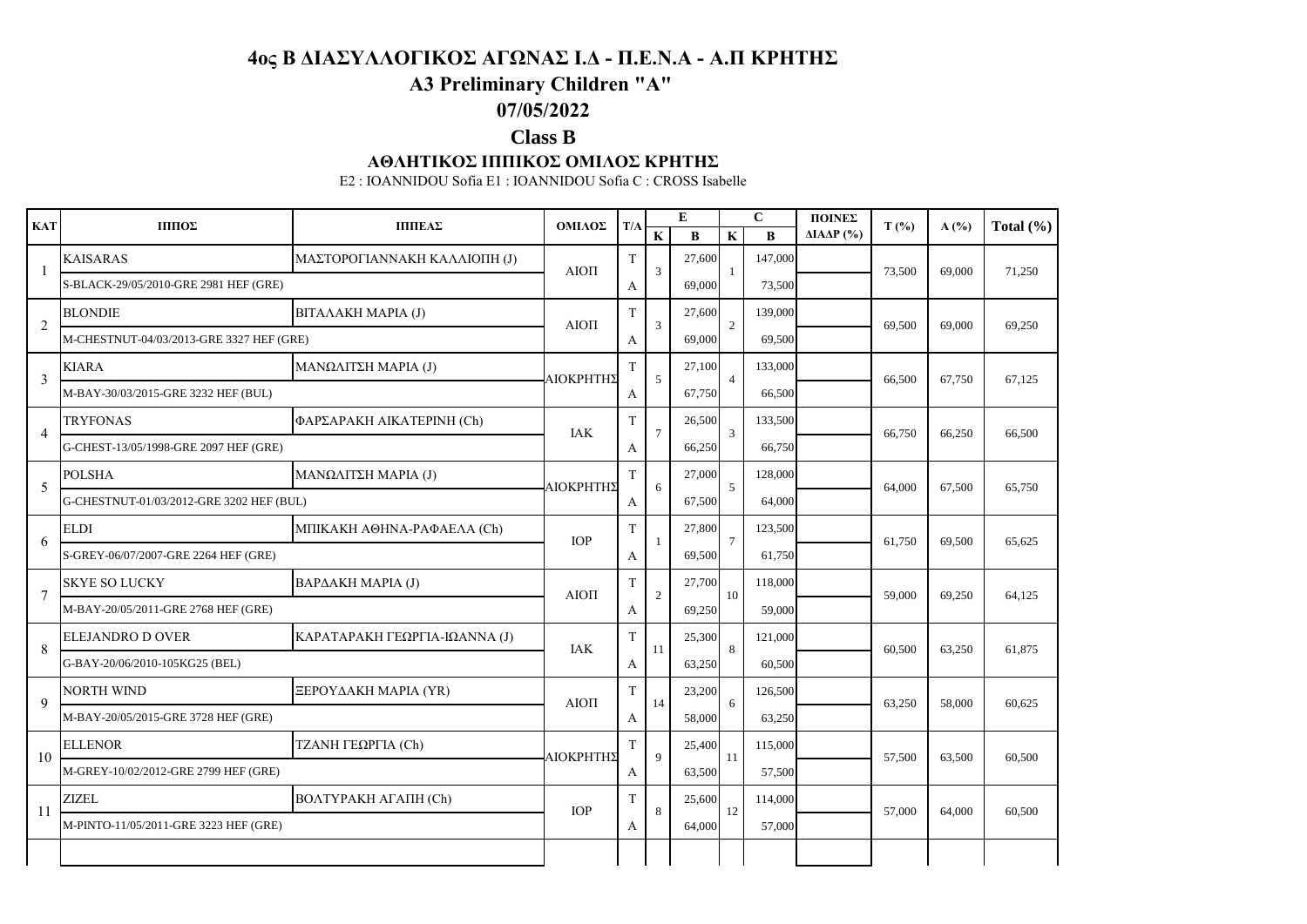# **A3 Preliminary Children "A"**

### **07/05/2022**

### **Class B**

#### **ΑΘΛΗΤΙΚΟΣ ΙΠΠΙΚΟΣ ΟΜΙΛΟΣ ΚΡΗΤΗΣ**

E2 : IOANNIDOU Sofia E1 : IOANNIDOU Sofia C : CROSS Isabelle

| 14  | <b>BASE BALL</b>                      | ΠΟΛΥΧΡΟΝΑΚΗ ΒΑΣΙΛΙΚΗ (Ch) |            | <b>IOP</b> |    | 25,400 | 106,000 | 53,000 | 63,500 | 58,250 |
|-----|---------------------------------------|---------------------------|------------|------------|----|--------|---------|--------|--------|--------|
|     | G-CHEST-01/01/1996-GRE 1571 HEF (RUS) |                           |            |            |    | 63,500 | 53,000  |        |        |        |
|     | XALKOS                                | ΓΙΟΥΚΑΚΗ ΧΑΡΙΚΛΕΙΑ (Ch)   | <b>IOP</b> |            | 18 | 22,300 | 118,500 | 59.250 | 55,750 | 57,500 |
| ن ر | S-BROWN-10/05/2007-GRE 2906 HEF (GRE) |                           |            |            |    | 55,750 | 59,250  |        |        |        |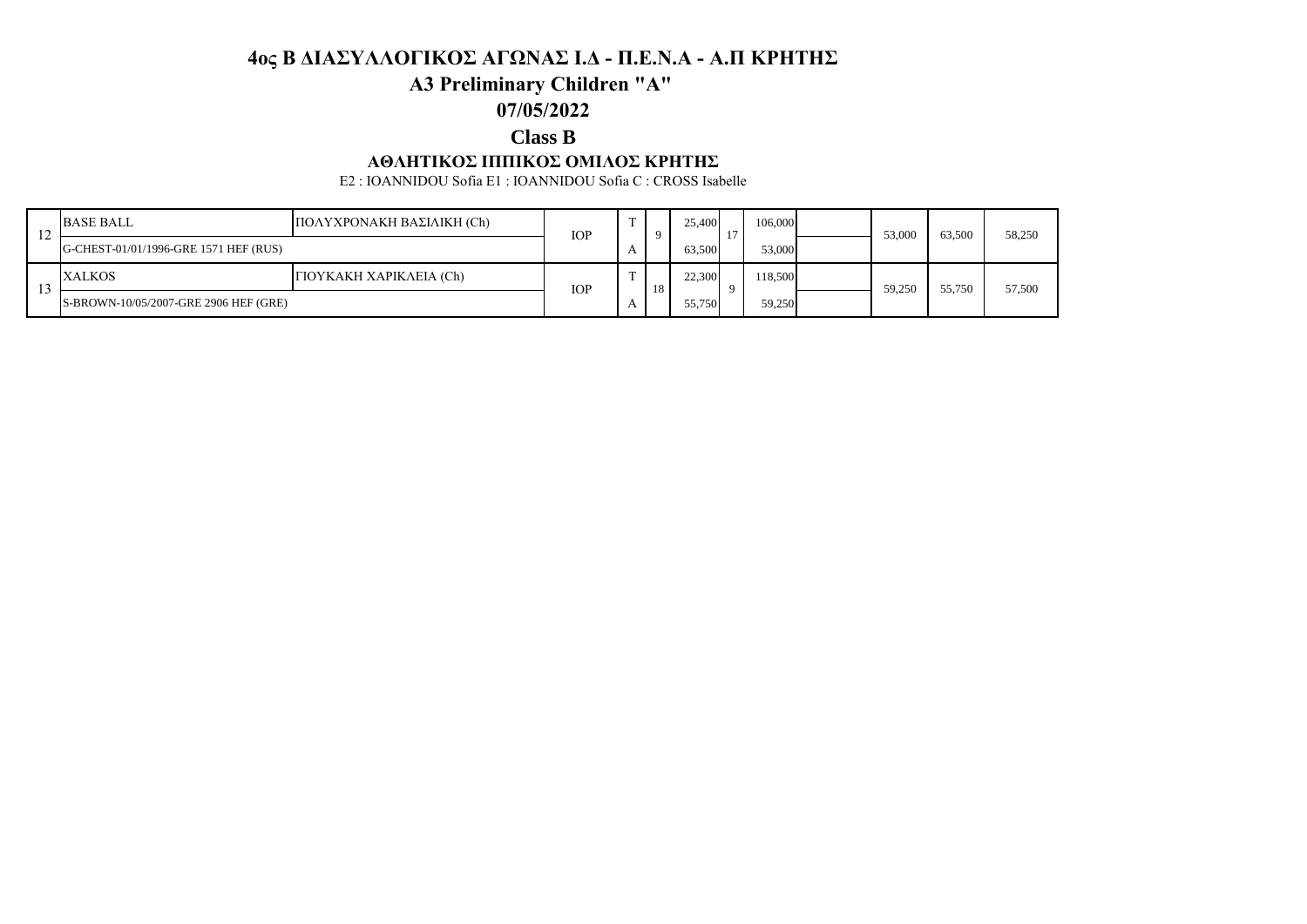# **A3 Preliminary Children "A"**

### **07/05/2022**

### **Class B**

#### **ΑΘΛΗΤΙΚΟΣ ΙΠΠΙΚΟΣ ΟΜΙΛΟΣ ΚΡΗΤΗΣ**

E2 : IOANNIDOU Sofia E1 : IOANNIDOU Sofia C : CROSS Isabelle

| 14 | <b>SAN REMO</b>                          | <b>BANTAPAKH ΣΤΥΛΙΑΝΗ (Ch)</b>       | <b>TOP</b> | T | 12 | 24,100 | 16 | 106,500 |        | 53,250 | 60,250 | 56,750 |
|----|------------------------------------------|--------------------------------------|------------|---|----|--------|----|---------|--------|--------|--------|--------|
|    | G-BAY-01/01/1999-GRE 1447 HEF (BUL)      |                                      |            | A |    | 60,250 |    | 53,250  |        |        |        |        |
| 15 | ΣΟΡΑΓΙΑ                                  | ΑΓΓΕΛΟΠΟΥΛΟΥ ΚΑΤΕΡΙΝΑ (Ch)           | <b>IOP</b> | T | 17 | 22,400 | 13 | 112,000 | $-0,5$ | 55,500 | 55,500 | 55,500 |
|    | M-DBAY-02/07/2004-GRE 1920 HEF (GRE)     |                                      |            | A |    | 56,000 |    | 56,000  |        |        |        |        |
| 16 | <b>CLEAR THE WAY</b>                     | ΚΟΥΜΟΥΛΑ ΠΕΤΡΟΥΛΑ-ΡΑΦΑΕΛΑ (Ch)       | IAK        | T | 16 | 22,600 | 14 | 108,000 |        | 54,000 | 56,500 | 55,250 |
|    | M-GREY-22/05/2004-103FY99 (GER)          |                                      |            | A |    | 56,500 |    | 54,000  |        |        |        |        |
| 17 | <b>MAGDI</b>                             | <b>ΗΛΙΑΚΗ ΣΕΡΕΝΑ-ΧΑΡΙΤΩΜΕΝΗ (Ch)</b> | <b>IOP</b> |   | 13 | 23,400 | 20 | 101,500 |        | 50,750 | 58,500 | 54,625 |
|    | G-WHITE-22/06/2011-GRE 3714 HEF (GRE)    |                                      |            | A |    | 58,500 |    | 50,750  |        |        |        |        |
| 18 | LADY                                     | HAIAKH EAENH (Ch)                    | <b>TOP</b> | T | 15 | 23,000 | 19 | 102,500 |        | 51,250 | 57,500 | 54,375 |
|    | M-BROWN-22/05/2014-GRE 3089 HEF (GRE)    |                                      |            | A |    | 57,500 |    | 51,250  |        |        |        |        |
| 19 | ZIZEL                                    | ΧΑΤΖΗΑΠΟΣΤΟΛΟΥ ΣΠΥΡΙΔΩΝ (Ch)         | <b>IOP</b> | T | 19 | 22,000 | 17 | 106,000 |        | 53,000 | 55,000 | 54,000 |
|    | M-PINTO-11/05/2011-GRE 3223 HEF (GRE)    |                                      |            | A |    | 55,000 |    | 53,000  |        |        |        |        |
| 20 | ADRIANA VALEGRINA                        | ΜΑΥΡΑΚΗΣ ΜΙΧΑΗΛ (J)                  | <b>TOP</b> | T | 20 | 21,700 | 15 | 107,000 |        | 53,500 | 54,250 | 53,875 |
|    | M-CHESTNUT-10/05/2012-GRE 3525 HEF (GRE) |                                      |            | A |    | 54,250 |    | 53,500  |        |        |        |        |

Judge C : CROSS Isabelle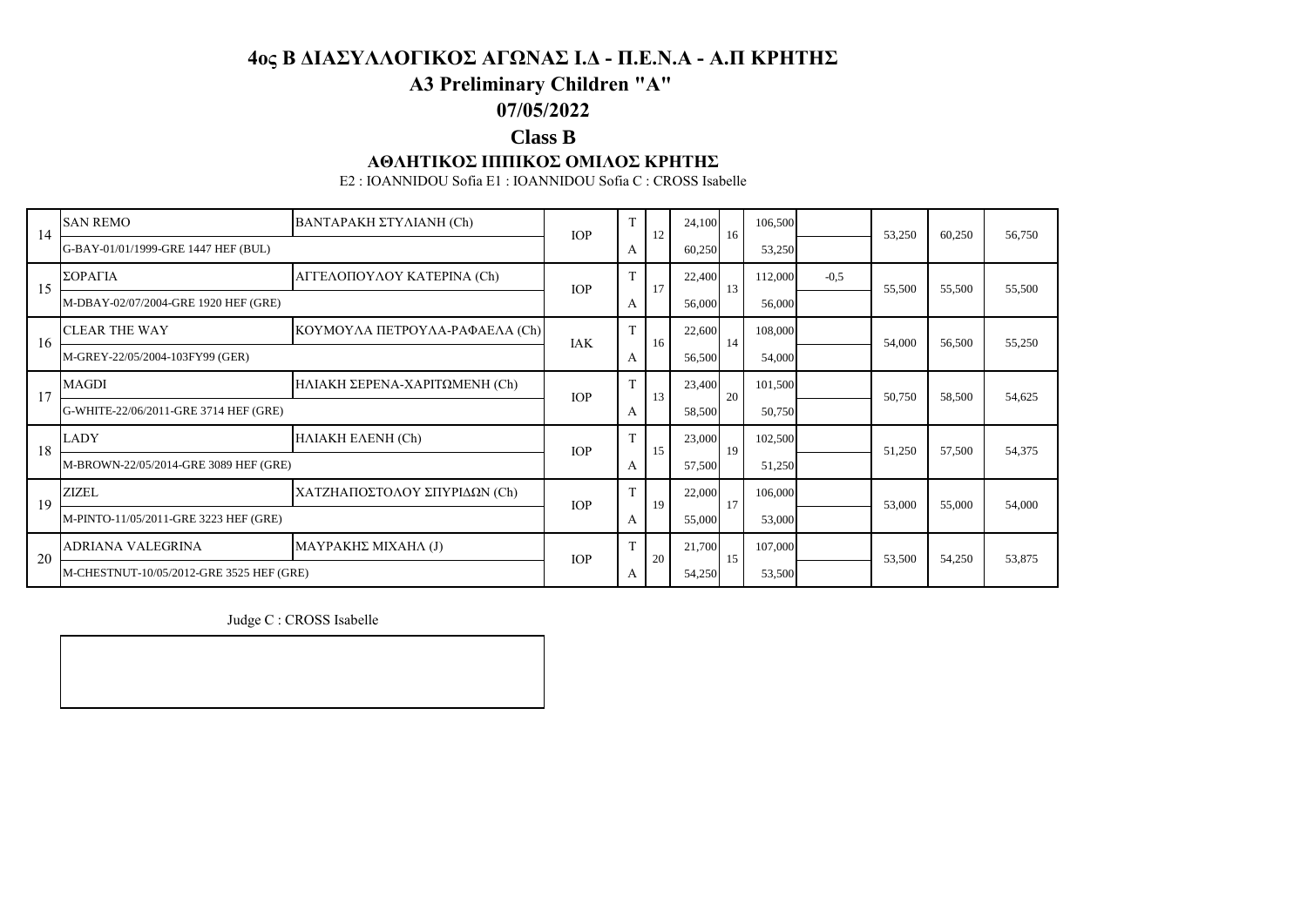# **A4 Team Children**

## **07/05/2022**

## **Class B**

#### **ΑΘΛΗΤΙΚΟΣ ΙΠΠΙΚΟΣ ΟΜΙΛΟΣ ΚΡΗΤΗΣ**

E2 : CROSS Isabelle E1 : CROSS Isabelle C : IOANNIDOU Sofia

| <b>KAT</b>     | ΠΠΟΣ                                     | <b>ПППЕАΣ</b>                 | ΟΜΙΛΟΣ     | T/A |                | E      |                | $\mathbf C$ | $T($ %) | A(%)   | Total $(\% )$ |
|----------------|------------------------------------------|-------------------------------|------------|-----|----------------|--------|----------------|-------------|---------|--------|---------------|
|                |                                          |                               |            |     | K              | B      | $\mathbf{K}$   | R           |         |        |               |
| 1              | <b>ESME</b>                              | ΞΕΡΟΥΔΑΚΗ ΜΑΡΙΑ (ΥR)          | $AIO\Pi$   | T   | $\overline{2}$ | 29,000 | $\overline{c}$ | 157,500     | 63,000  | 72,500 | 67.750        |
|                | M-BLACK-13/09/2014-GRE 3670 HEF (GRE)    |                               |            | A   |                | 72,500 |                | 63,000      |         |        |               |
| 2              | <b>POLSHA</b>                            | ΜΑΝΩΛΙΤΣΗ ΜΑΡΙΑ (J)           | ΑΙΟΚΡΗΤΗΣ  | T   | 3              | 28,500 | -1             | 158,000     | 63,200  | 71,250 | 67,225        |
|                | G-CHESTNUT-01/03/2012-GRE 3202 HEF (BUL) |                               |            | A   |                | 71,250 |                | 63,200      |         |        |               |
| 3              | <b>BLONDIE</b>                           | <b>BITAAAKH MAPIA (J)</b>     | $AIO\Pi$   | T   | -1             | 29,500 | $\tau$         | 151,500     | 60,600  | 73,750 | 67.175        |
|                | M-CHESTNUT-04/03/2013-GRE 3327 HEF (GRE) |                               |            | A   |                | 73,750 |                | 60,600      |         |        |               |
| $\overline{4}$ | <b>SKYE SO LUCKY</b>                     | ΒΑΡΔΑΚΗ ΜΑΡΙΑ (J)             | AIOTI      | T   | $\overline{4}$ | 27,500 | $\overline{c}$ | 157,500     | 63,000  | 68,750 | 65,875        |
|                | M-BAY-20/05/2011-GRE 2768 HEF (GRE)      |                               |            | A   |                | 68,750 |                | 63,000      |         |        |               |
| 5              | COLLO <sub>6</sub>                       | ΒΙΤΑΛΑΚΗ ΜΑΡΙΑ (J)            |            | T   | $\overline{4}$ | 27,500 | $\overline{4}$ | 156,000     | 62,400  | 68,750 | 65,575        |
|                | G-GREY-15/05/2001-102ZB38 (GER)          |                               | AIOTI<br>A |     | 68,750         |        | 62,400         |             |         |        |               |
| 6              | <b>KAISARAS</b>                          | ΜΑΣΤΟΡΟΓΙΑΝΝΑΚΗ ΚΑΛΛΙΟΠΗ (J)  | AIOTI      | T   | $\tau$         | 27,000 | 5              | 153,000     | 61,200  | 67,500 | 64,350        |
|                | S-BLACK-29/05/2010-GRE 2981 HEF (GRE)    |                               |            | A   |                | 67,500 |                | 61,200      |         |        |               |
| $\tau$         | <b>BEBA</b>                              | ΒΑΡΟΥΔΑΚΗ ΕΛΛΗ (S)            | ΑΙΟΚΡΗΤΗΣ  | T   | $\overline{4}$ | 27,500 | 8              | 149,000     | 59,600  | 68,750 | 64,175        |
|                | M-CHESTNUT-22/03/2008-GRE 3024 HEF (GRE) |                               |            | A   |                | 68,750 |                | 59,600      |         |        |               |
| 8              | <b>ELEJANDRO D OVER</b>                  | ΚΑΡΑΤΑΡΑΚΗ ΓΕΩΡΓΙΑ-ΙΩΑΝΝΑ (J) | <b>IAK</b> | T   | 8              | 26,000 | $\mathbf Q$    | 147,000     | 58,800  | 65,000 | 61,900        |
|                | G-BAY-20/06/2010-105KG25 (BEL)           |                               |            | A   |                | 65,000 |                | 58,800      |         |        |               |
| 9              | <b>KIARA</b>                             | ΜΑΝΩΛΙΤΣΗ ΜΑΡΙΑ (J)           | ΑΙΟΚΡΗΤΗΣ  | T   | 10             | 25,000 | $\overline{5}$ | 153,000     | 61,200  | 62,500 | 61,850        |
|                | M-BAY-30/03/2015-GRE 3232 HEF (BUL)      |                               |            | A   |                | 62,500 |                | 61,200      |         |        |               |
| 10             | ELDI                                     | ΜΠΙΚΑΚΗ ΑΘΗΝΑ-ΡΑΦΑΕΛΑ (Ch)    | <b>IOP</b> | T   | 9              | 25,500 | 10             | 142,500     | 57,000  | 63,750 | 60,375        |
|                | S-GREY-06/07/2007-GRE 2264 HEF (GRE)     |                               |            | A   |                | 63,750 |                | 57,000      |         |        |               |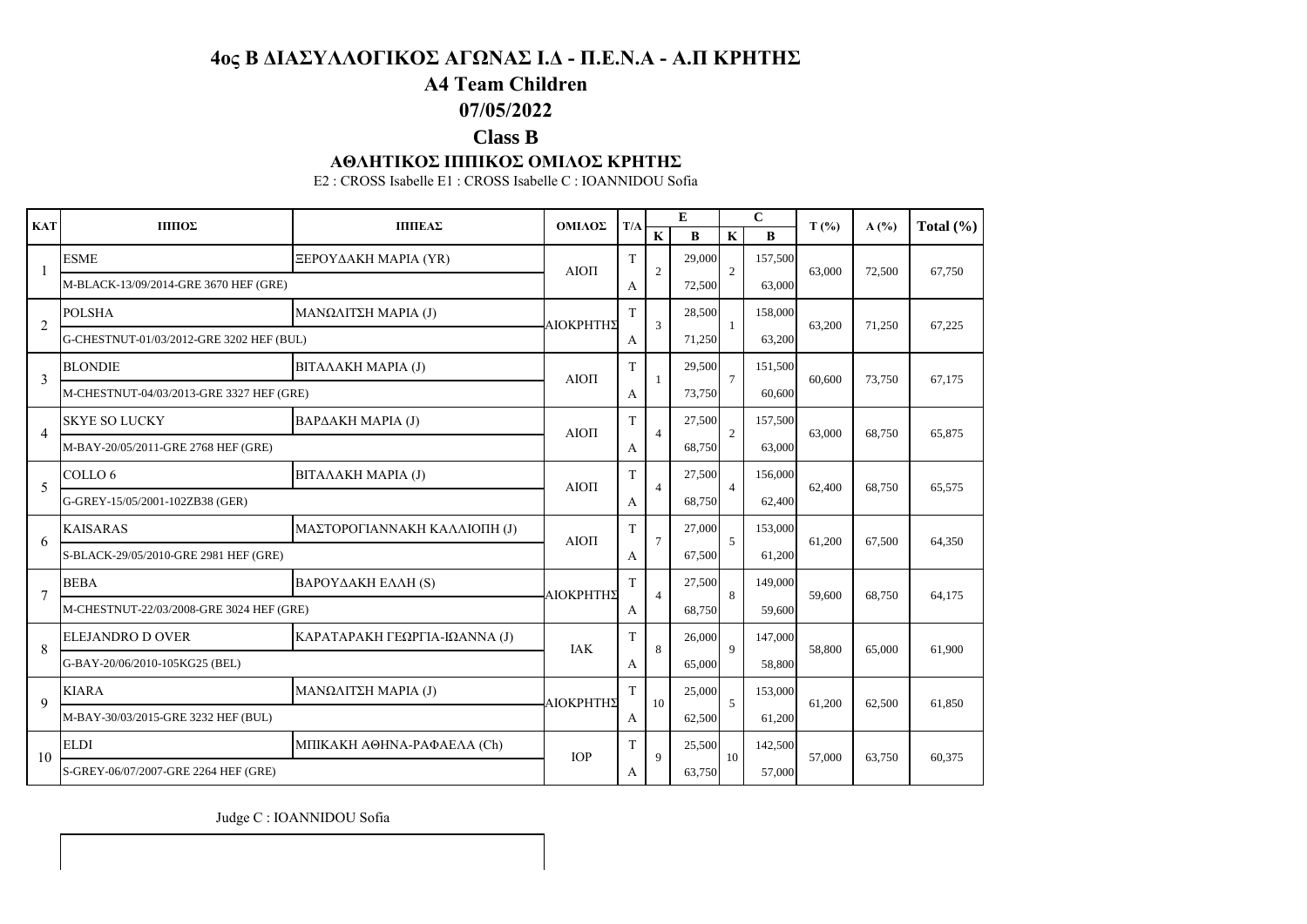## **A4 Team Children**

**07/05/2022**

## **Class B**

#### **ΑΘΛΗΤΙΚΟΣ ΙΠΠΙΚΟΣ ΟΜΙΛΟΣ ΚΡΗΤΗΣ**

E2 : CROSS Isabelle E1 : CROSS Isabelle C : IOANNIDOU Sofia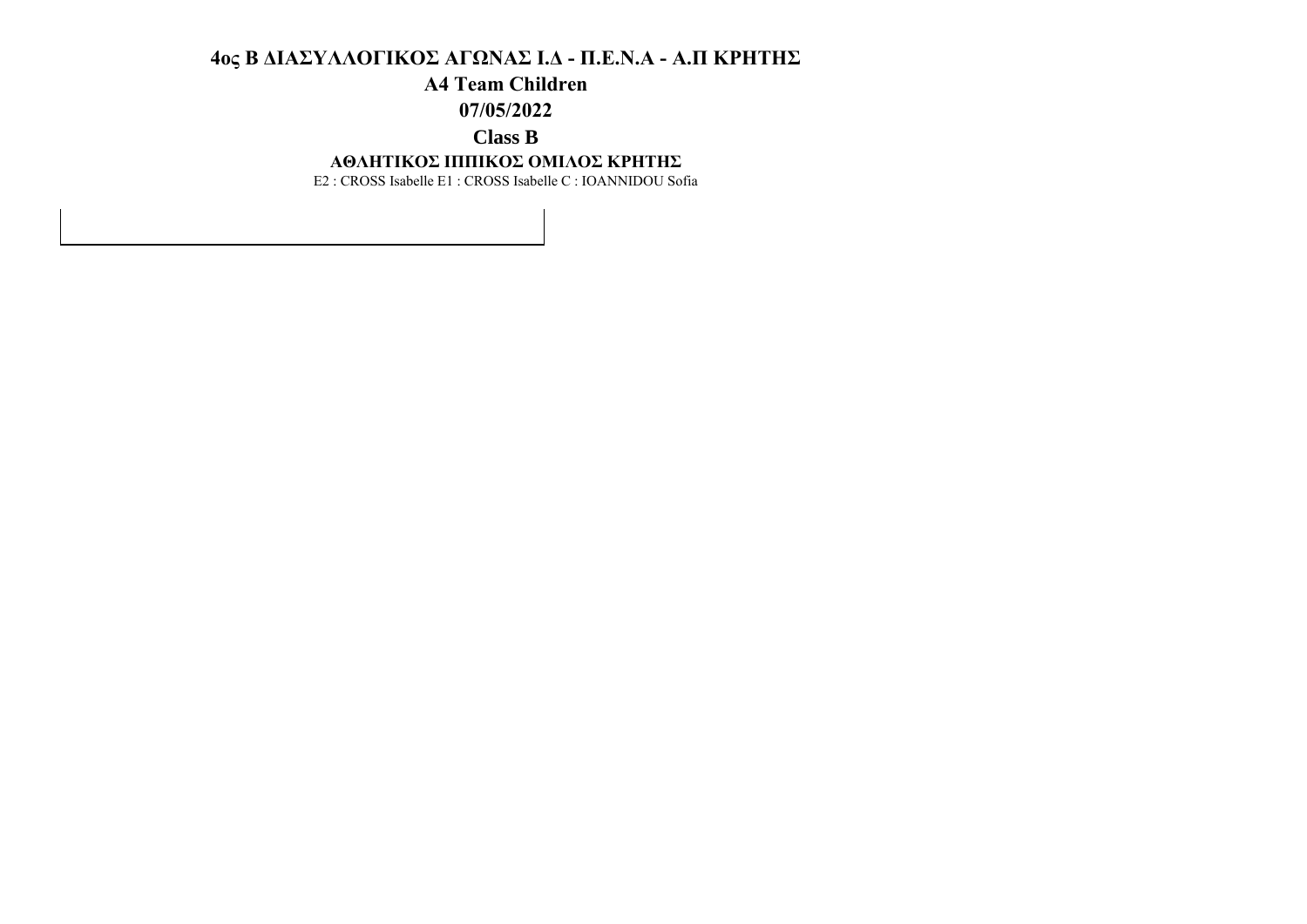## **A5 Individual Children**

# **07/05/2022**

# **Class B**

### **ΑΘΛΗΤΙΚΟΣ ΙΠΠΙΚΟΣ ΟΜΙΛΟΣ ΚΡΗΤΗΣ**

E2 : IOANNIDOU Sofia E1 : IOANNIDOU Sofia C : CROSS Isabelle

| <b>KAT</b> | ШΠΟΣ                                 | ΠΠΙΕΑΣ                    | ΟΜΙΛΟΣ     | T/A |   | E      |  | $\sim$  | $\mathbf{T}(\% )$ | A(%)   | Total $(\% )$ |
|------------|--------------------------------------|---------------------------|------------|-----|---|--------|--|---------|-------------------|--------|---------------|
|            |                                      |                           |            |     | K | B      |  | B       |                   |        |               |
|            | <b>ZOIE</b>                          | ΜΑΥΡΑΚΗΣ ΜΙΧΑΗΛ (J)       | <b>IOP</b> |     |   | 25.100 |  | 179,500 | 66.481            | 62,750 | 64,616        |
|            | M-GREY-21/04/2017-GRE 3524 HEF (GRE) |                           |            | А   |   | 62.750 |  | 66.481  |                   |        |               |
|            | COLLO 6                              | <b>BITAAAKH MAPIA (J)</b> | АЮП        |     |   | 23,000 |  | 160,000 | 59,259            | 57,500 | 58,380        |
|            | G-GREY-15/05/2001-102ZB38 (GER)      |                           |            | А   |   | 57,500 |  | 59,259  |                   |        |               |

Judge C : CROSS Isabelle